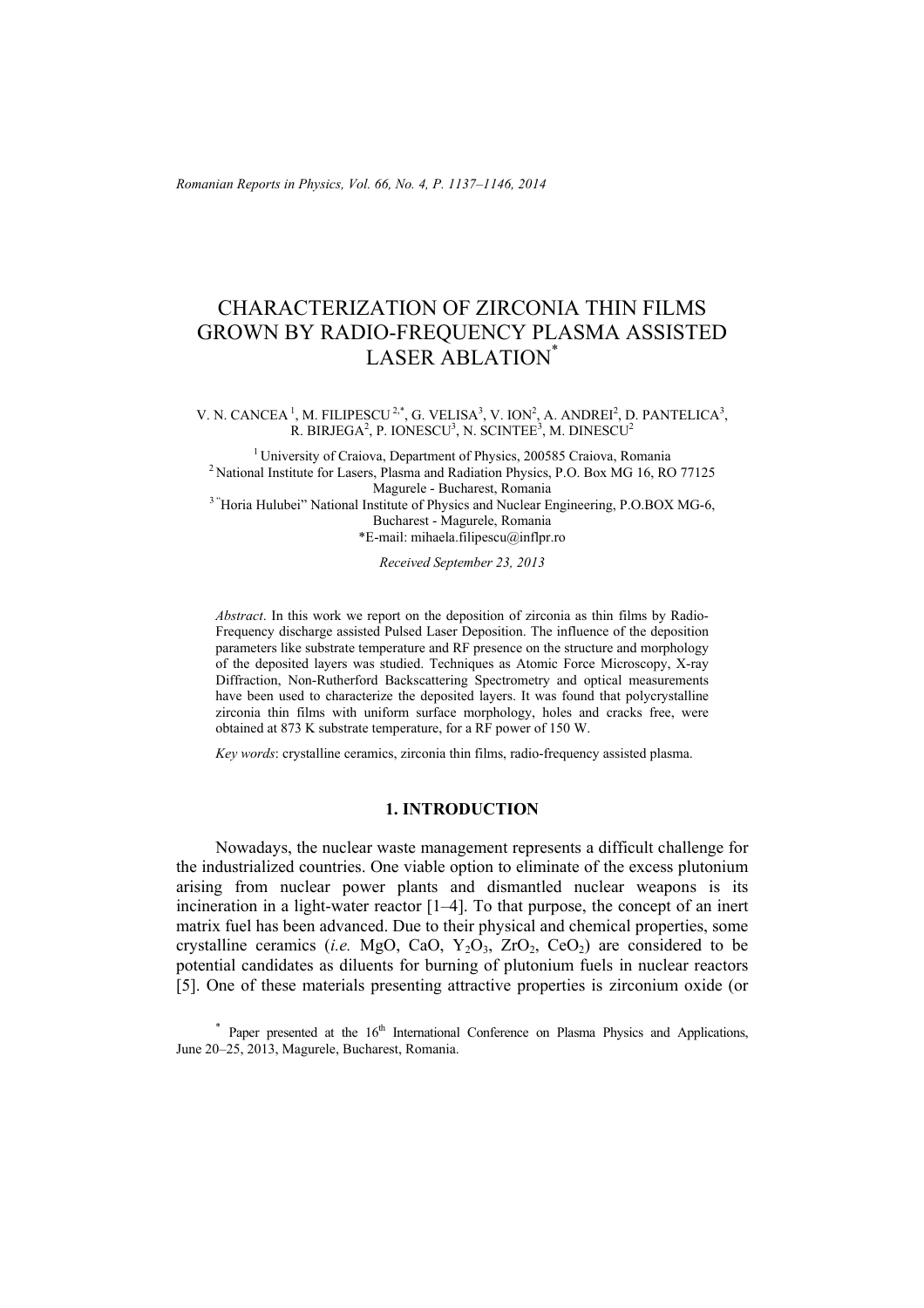zirconia). It has a high melting point [6], good mechanical properties, stability under irradiation [7], oxidation resistance, high chemical stability [8], low solubility in water, retention of radiotoxic elements, and adequate neutronic properties [9].

In order to use a small amount of material, but keeping intact the physical and chemical properties, the  $ZrO<sub>2</sub>$  are obtained as crystalline thin films in the micron/nanometer scale.

Zirconia thin films are at present grown by different techniques: Metal-Organic Chemical Vapour Deposition – MOCVD [10–14], dual frequency sputtering [15], Radio-Frequency Sputtering [16], ultraviolet ozone oxidation [17– 19], Atomic Layer Chemical Vapour Deposition – ALCVD [20], Photo-Chemical Vapour Deposition – Photo-CVD [21], sol-gel [22], etc. Some of these methods are quite expensive since they use a large amount of material and are nonstoichiometrically controlled. As an alternative, a laser based method that resolves these issues is Pulsed Laser Deposition – PLD (or laser ablation) [23]. The PLD technique involves the interaction of a laser beam with a target material producing a plume which transports the particles onto a substrate, where a thin film is formed [24]. A problem often met in deposition of oxides thin films is the appearance of oxygen vacancies in the layer and at the layer-substrate interface. This problem can be avoided if to the conventional PLD system is added a Radio-Frequency (RF) discharge at the substrate level. This hybrid technique (RF-PLD) combines the advantages of PLD (clean reactor, low temperature, and high efficiency process) with "in situ" enhancement of the reactivity on the substrate.

The aim of this work is to prove the possibility to grow crystalline thin films of zirconia ceramic using PLD.

The influence of the deposition parameters like substrate temperature and RF presence on the structure and morphology of the deposited layers was studied. Techniques as Atomic Force Microscopy, X-ray Diffraction, Non-Rutherford Backscattering Spectrometry and ellipsometry have been used to characterize the deposited layers.

### **2. EXPERIMENTAL**

#### 2.1. DEPOSITION SYSTEM

The PLD experimental setup consists in a Nd:YAG laser with four harmonics, a reaction chamber, a pump-system assuring a base pressure of  $10^{-4}$  Pa. a target rotation-translation system and a heater (up to 1073 K).

A laser beam with a wavelength of 266 nm hits a zirconia (stabilized with 2.5% of hafnium) ceramic target in order to obtain  $ZrO<sub>2</sub>$  layers. The pressure of oxygen was maintained at 5 Pa during deposition of all samples.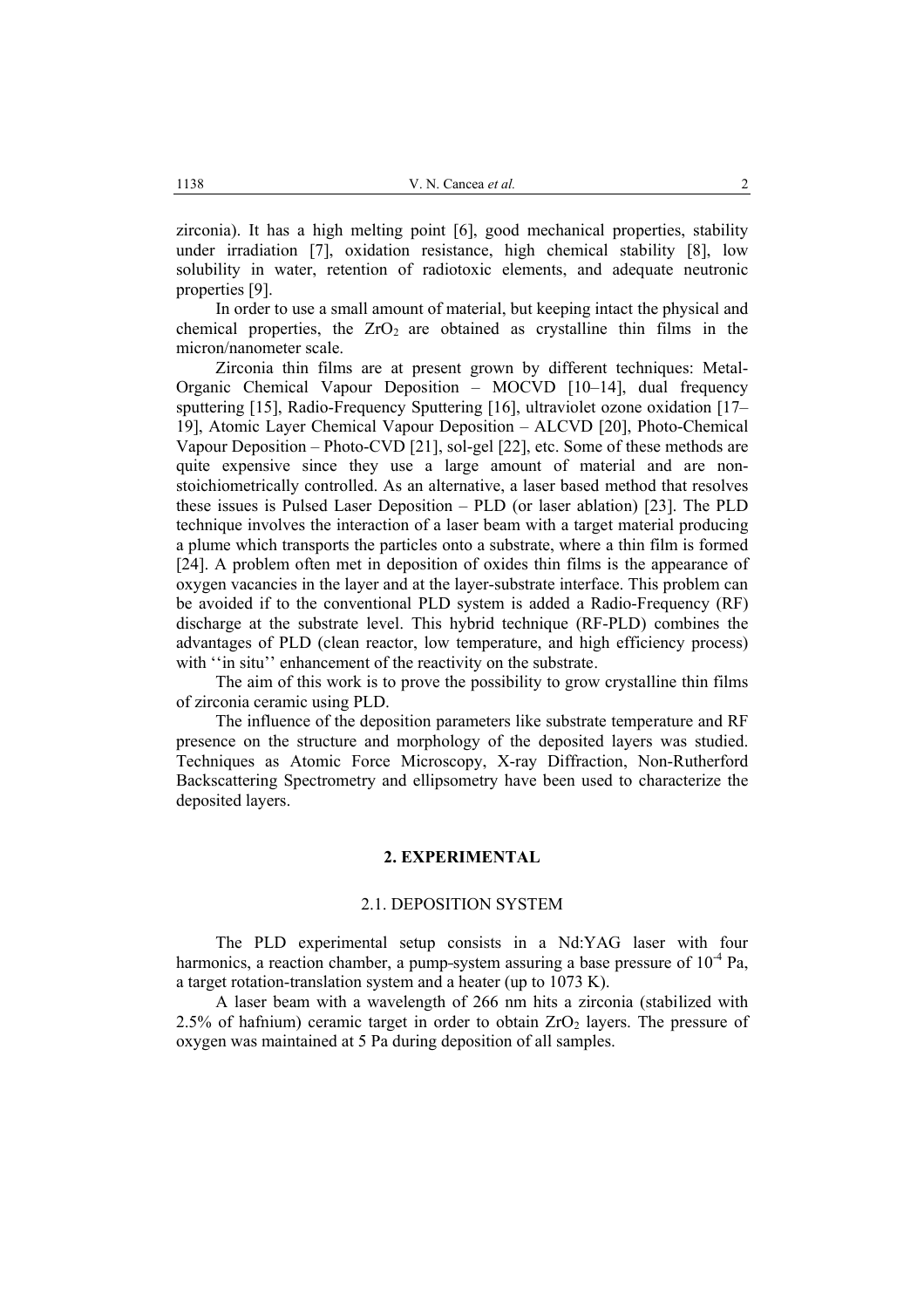Single crystal  $Si(100)$  plates (1 cm<sup>2</sup> samples) were used as collectors. The distance between the target and collector was set at 4 cm. The samples were deposited at different temperatures starting from room temperature (294 K) up to  $473$  K,  $673$  K and  $873$  K. Laser fluence was fixed at 2.5 Jcm<sup>-2</sup> [25]. The number of laser pulses was varied from 20000 to 60000. A sketch of the experimental setup is shown in [26].

For a considerable improvement of the thin film surface a radio-frequency discharge from a generator working at 13.56 MHz and a maximum power of 1000 W was added to the PLD setup. This discharge leads to an increase in the reactivity on the substrate, due to the ionised and excited species coming from the RF plasma beam. It also acts on the thin layer in the space between the laser pulses when the atoms are settled down to form a thin film [27].

## 2.2. INVESTIGATION METHODS

X-ray Diffraction, Atomic Force Microscopy, Non-Rutherford Backscattering Spectrometry and ellipsometry techniques have been performed in order to characterize the deposited layers.

X-ray diffraction (XRD) was performed using a Panalytical X'Pert PRO system in Bragg-Brentano geometry. The diffractions peaks were identified according to JCPDS files no 41-1164 for the tetragonal  $ZrO<sub>2</sub>$  and no 34-1484 for the monoclinic  $ZrO<sub>2</sub>$ . The grain sizes were evaluated using the Debye-Scherrer formula.

In order to investigate the surface of zirconia thin films, an Atomic Force Microscope (AFM) scanning in intermittent mode was used.

Ellipsometric investigations were performed with a Woollam Variable Angle Spectroscopic Ellipsometer (VASE) system, equipped with a high pressure Xe discharge lamp incorporated in an HS-190 monochromator. Optical measurements were performed in the visible and near-UV region of the spectrum at wavelengths between 400 and 1700 nm, step of 5 nm at 60° and 80° incidence angles. Bulk refractive indices for the silicon substrates and for the native silicon oxide were taken from literature [30]. A native  $SiO<sub>2</sub>$  of 3 nm results from the fitting procedure in the case of Si substrates. The optical model consisted in 4 layers in the case of the films deposited on Si: the substrate, the native  $SiO<sub>2</sub>$  (3 nm), the  $ZrO<sub>2</sub>$  layer and a rough top layer which was set to have half air and half  $ZrO<sub>2</sub>$ .

The Non-Rutherford Backscattering Spectrometry (NRBS) measurements were carried out at the Van de Graaff tandem accelerator (8.5 MV). A beam of  ${}^{4}$ He<sup>+</sup> at 4.5 MeV was used. The backscattered ions were detected using a Si detector, placed at 167° with respect to the beam. The energy resolution of the RBS setup ( $\sim$ 17 keV) corresponds to an in-depth resolution of  $\sim$ 12 nm. The spectra were analysed by the RUMP [28] simulation computer program. The upper energies at which the backscattering cross section can still be predicted by the Rutherford scattering formula are 2.5 and 3.7 MeV for oxygen and silicon, respectively.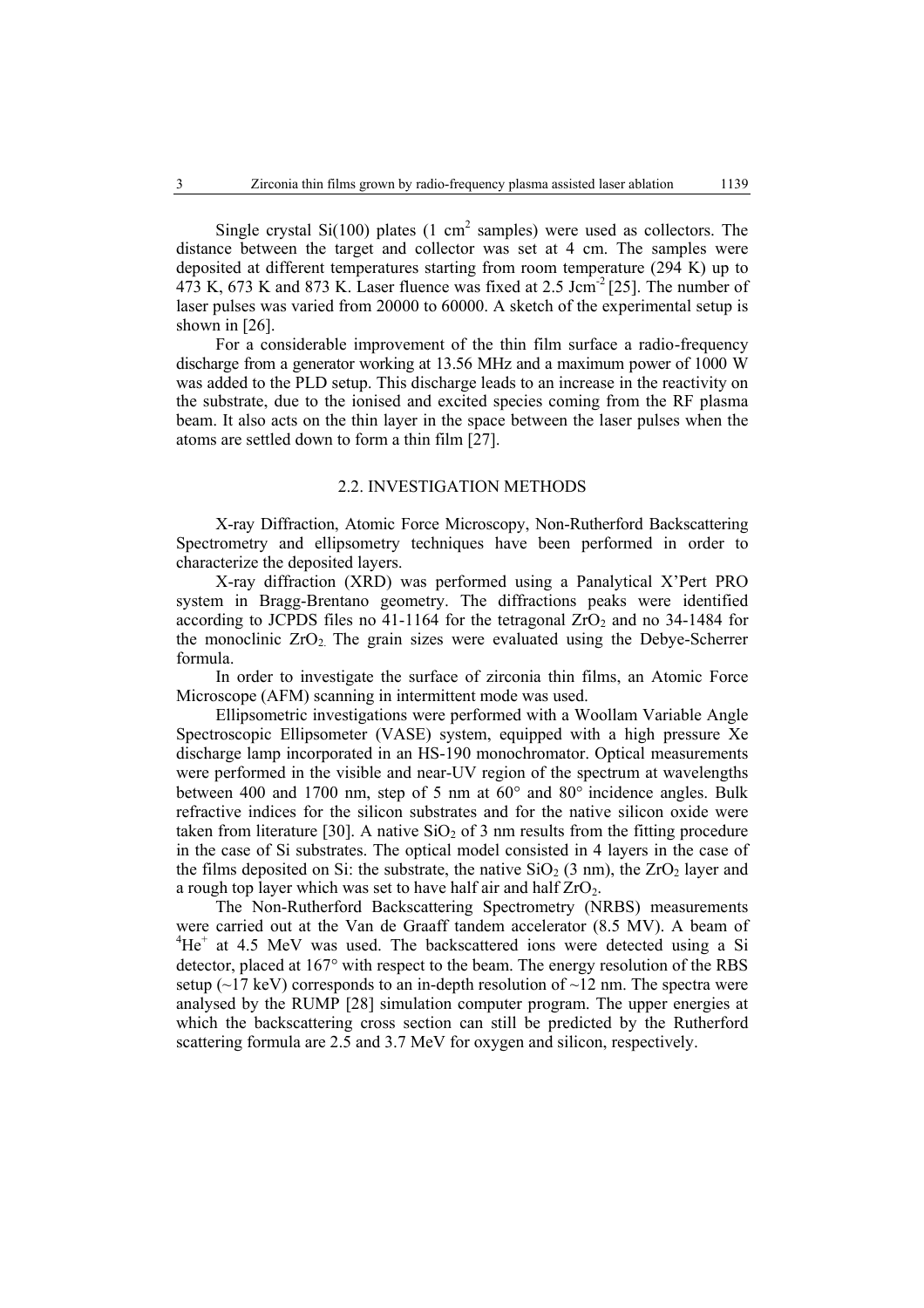The cross sections for alpha particles backscattering on O and Si were extracted from the Ion Beam Analysis Nuclear Data Library (IBANDL) [29] and were implemented in the RUMP simulation code.

## **3. RESULTS AND DISCUSSIONS**

The XRD pattern of the ceramic target exhibits a predominant tetragonal phase (lattice parameters  $a = 0.361$  nm  $c = 0.518$  nm, tetragonality  $c/a = 1.43$ ) and traces of a monoclinic phase. Upon after deposition of all samples the XRD performed on the ablated target surface reveals increased intensities of the tetragonal phase, due to re-crystallization processes. The monoclinic phase almost disappeared. The lattice parameters remain the same as before the ablation. The  $XRD$  patterns of  $ZrO<sub>2</sub>$  thin films deposited by PLD under the same conditions except the substrate temperature disclose the strong dependence of the crystallinity of the thin films with the substrate temperature (Fig. 1).

The XRD patterns show the formation of a dominant tetragonal zirconia phase beginning with the film deposited on the substrate heated at 673 K. The peaks appeared better resolved and sharper for the thin film deposited on the 873 K heated substrate. The XRD peaks are assigned to the (101) and to the (002) peaks of the tetragonal phase. The absence of other peaks shows a preferred orientation growth.



Fig. 1 – The XRD patterns of the ZrO<sub>2</sub> thin films on Si (100) substrate heated at different temperatures. 20000 pulses were used for the deposition of the thin films.

By increasing the number of pulses sent to the target, thin films with an increased thickness are obtained. The effect is observed in the corresponding XRD spectra by an almost linear increase of the peak intensities with the number of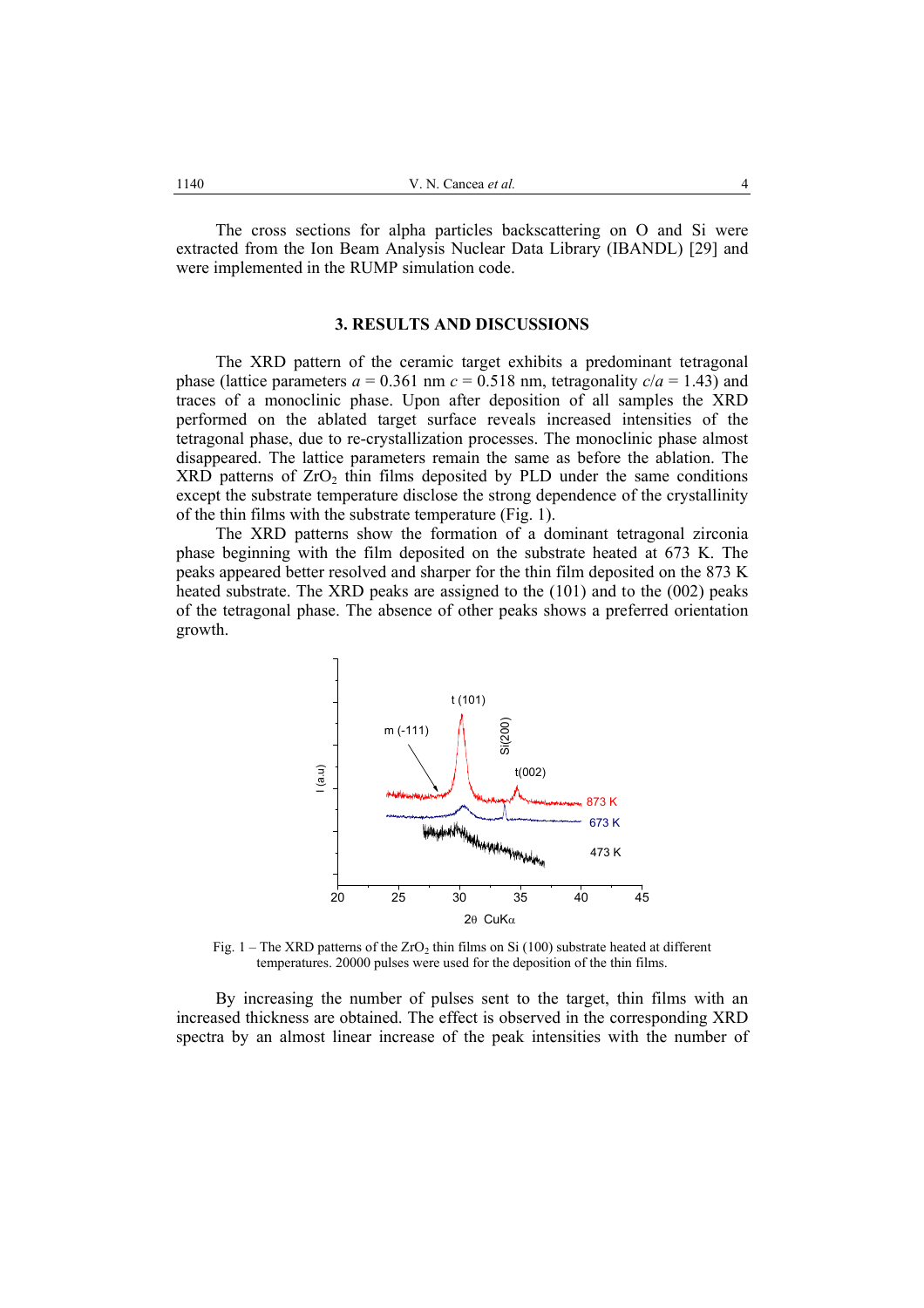pulses (Fig. 2). This indicates the formation of crystalline thin films with a thickness direct proportional with the number of pulses sent to the target. However, there is some anisotropy of the growth in the crystallographic directions as the ratio of the  $I_{002}/I_{101}$  intensities denotes (Fig. 3).



Fig.  $2 - XRD$  patterns of  $ZrO<sub>2</sub>$  thin films deposited on 873 K heated substrate. The films are obtained at different number of pulses sent on the target.



Fig. 3 – The evolution of the (101) and (002) peak intensities normalized to the intensities of films deposited at 60000 pulses, indicative of the formation of crystalline thin films with a thickness proportional to the number of pulses sent to the target. The  $I_{002}/I_{101}$  ratio for the same films deposited using different number of pulses is also included, marking an anisotropy of the growth along different crystallographic directions.

Traces of a monoclinic phase, namely the (–111) peak, are more clearly observed in thicker films.

For target and zirconia thin films, the evaluation of the grain size in the two crystallographic directions also reveals differences in the dimensions of the crystalline domain along these two directions (Table 1). The results could be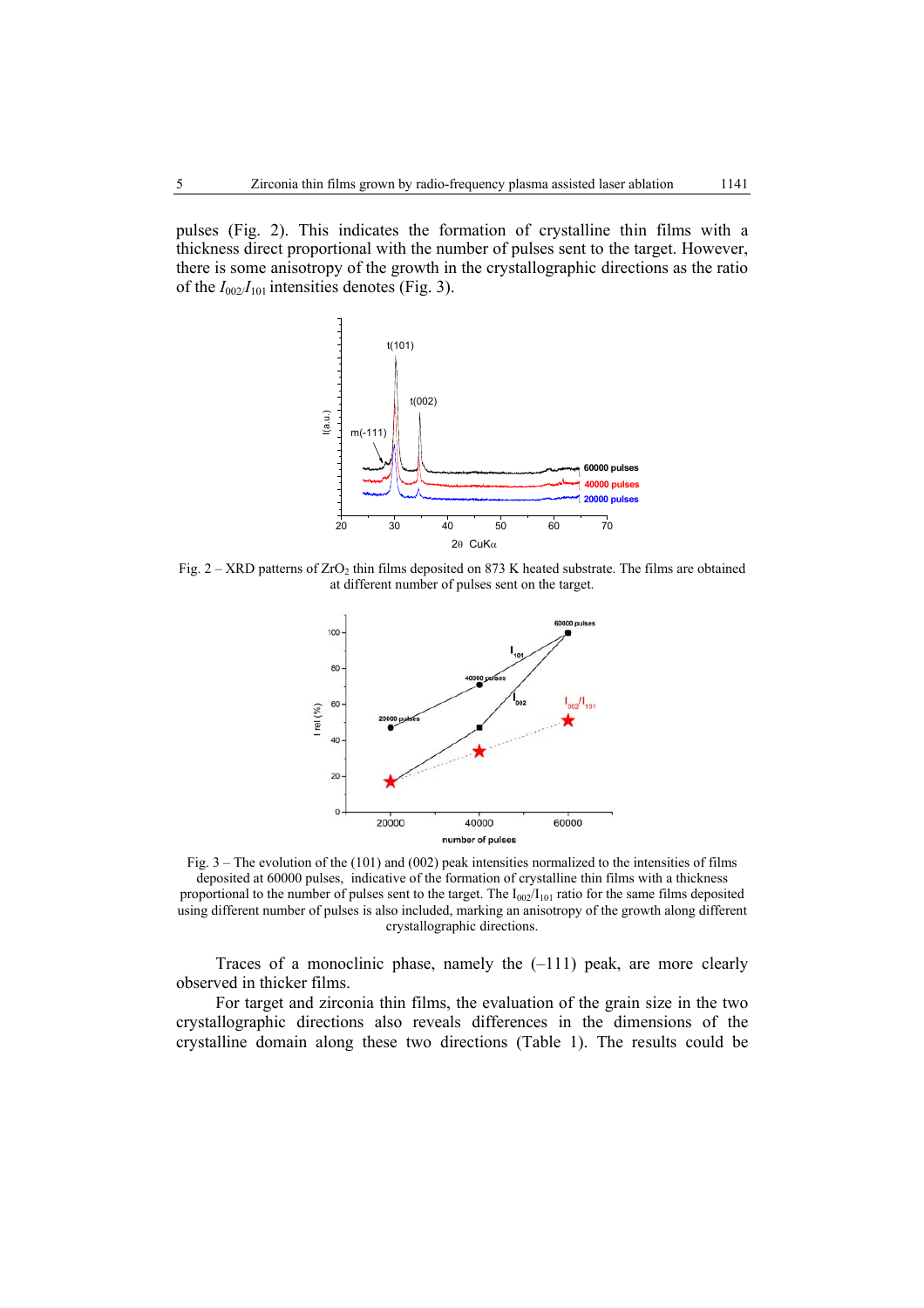associated with the presence of defects which are anisotropically distributed. We mention that small crystallite sizes, especially in the main crystallographic growth direction (101), could be related to the thermal stabilization of the tetragonal phase.

| Oram sizes for zheoma anget and samples obtained by I ED at unferent substrate temperature |                     |           |                 |                 |
|--------------------------------------------------------------------------------------------|---------------------|-----------|-----------------|-----------------|
| No. sample                                                                                 | Substrate temp. [K] | No pulses | $D_t(101)$ [nm] | $D_t(002)$ [nm] |
| target                                                                                     |                     |           |                 |                 |
|                                                                                            | 673                 | 20000     |                 |                 |
|                                                                                            | 873                 | 20000     |                 |                 |
|                                                                                            | 873                 | 40000     |                 | 24              |
|                                                                                            | 373                 | 60000     |                 |                 |

*Table 1* Grain sizes for zirconia target and samples obtained by PLD at different substrate temperature

AFM investigations revealed smooth and uniform surfaces, without cracks and pores, with only few droplets, on all PLD deposited samples.

The influence of the substrate temperature on the morphological properties of zirconia nanostructure thin films is presented in Fig. 4. Increasing the temperature from 294 K to 873 K, the surface morphology did not show an important change: only few droplets were observed and the roughness value was around 6 nm for all thin films.



Fig. 4 – The AFM images of zirconia thin films grown by simple PLD on Silicon substrate at 5 Pa oxygen, laser fluence of 2.5 J/cm<sup>2</sup>, 20.000 laser pulses at: a)  $294$  K; b) 473 K; c) 673 K; d) 873 K.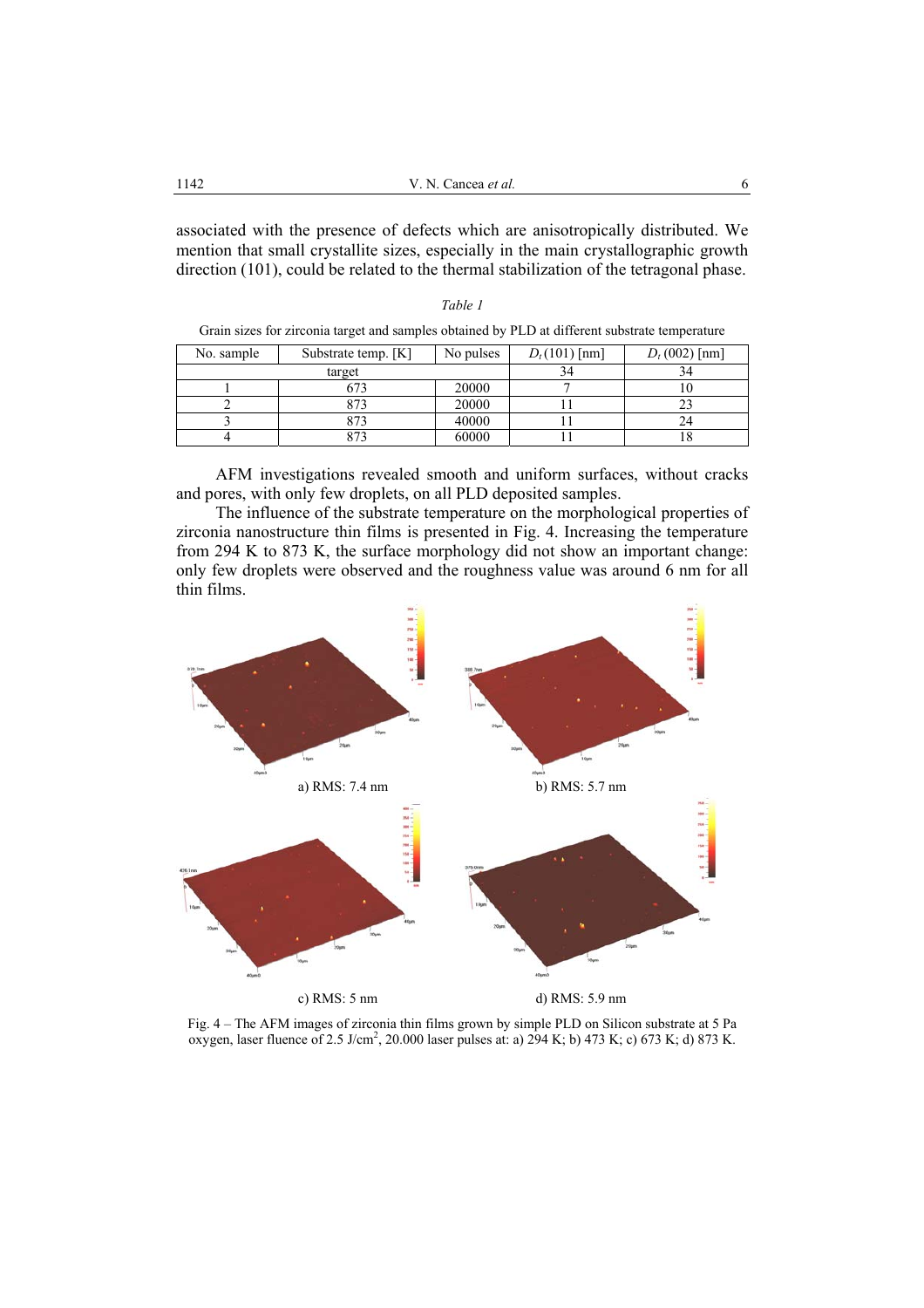The radio-frequency discharge added to the PLD system leads to an improvement of zirconia thin films surfaces. Zirconia layers grown by RF-PLD present smaller values of the surface roughness with smaller droplets than those grown by PLD under the same conditions (473 K substrate temperature, 5 Pa oxygen, and laser fluence of  $2.5 \text{ Jcm}^{-2}$ ). Also, the droplets density decreases in the case of zirconia thin films obtained by RF-PLD (Fig. 5).



Fig. 5 – The AFM images of zirconia thin films grown at 473 K, 5 Pa oxygen, laser fluence of 2.5 Jcm-2 by: a) simple PLD; b) RF-PLD.

The film and rough layer thicknesses and refractive indices were obtained by fitting the data in the 400 nm  $- 1700$  nm range at various temperatures using a Cauchy function [31, 32],  $n(\lambda) = A_n + B_n / \lambda^2$ . The *n* is refractive index,  $\lambda$  is wavelength in nanometres, and  $A_n$  and  $B_n$  are constant coefficients. In this range the  $ZrO<sub>2</sub>$  thin film is non-absorbing ( $k = 0$ ) [33] and such dispersion is accepted. For a sample growth at 873 *K*, target being irradiated with 40,000 laser pulses, without RF plasma discharge,  $A_n = 2.1486 \pm 0.000549$ ,  $B_n = 0.023251 \pm 0.000163$ , thickness is  $104.129 \pm 0.0712$  nm and roughness is  $1.874 \pm 0.125$  nm.

The spectroscopic ellipsometry analyses show different refractive indices for the samples grown at different substrate temperatures (Fig. 6). The *n* values of the films growth at 873 K are higher that the *n* values for the film obtained at room temperature. This behaviour is observed for the two sets of samples (grown in the presence or without RF plasma). A possible explanation is that the thin films grown at higher temperature  $(> 473 K)$  present crystalline phases, while those grown at room temperature are amorphous.

NRBS (Non-Rutherford Backscattering Spectrometry) technique was used to determine the stoichiometry and thickness of  $ZrO<sub>2</sub>$  layers on silicon.

In Fig. 7 is presented a NRBS spectrum of the  $ZrO<sub>2</sub>/Si$  thin film, measured with a <sup>4</sup>He beam ( $E = 4.5$  MeV). An enhanced O peak is present due to the oxygen contained in the zirconia film. Some small peaks are observed in the Si signal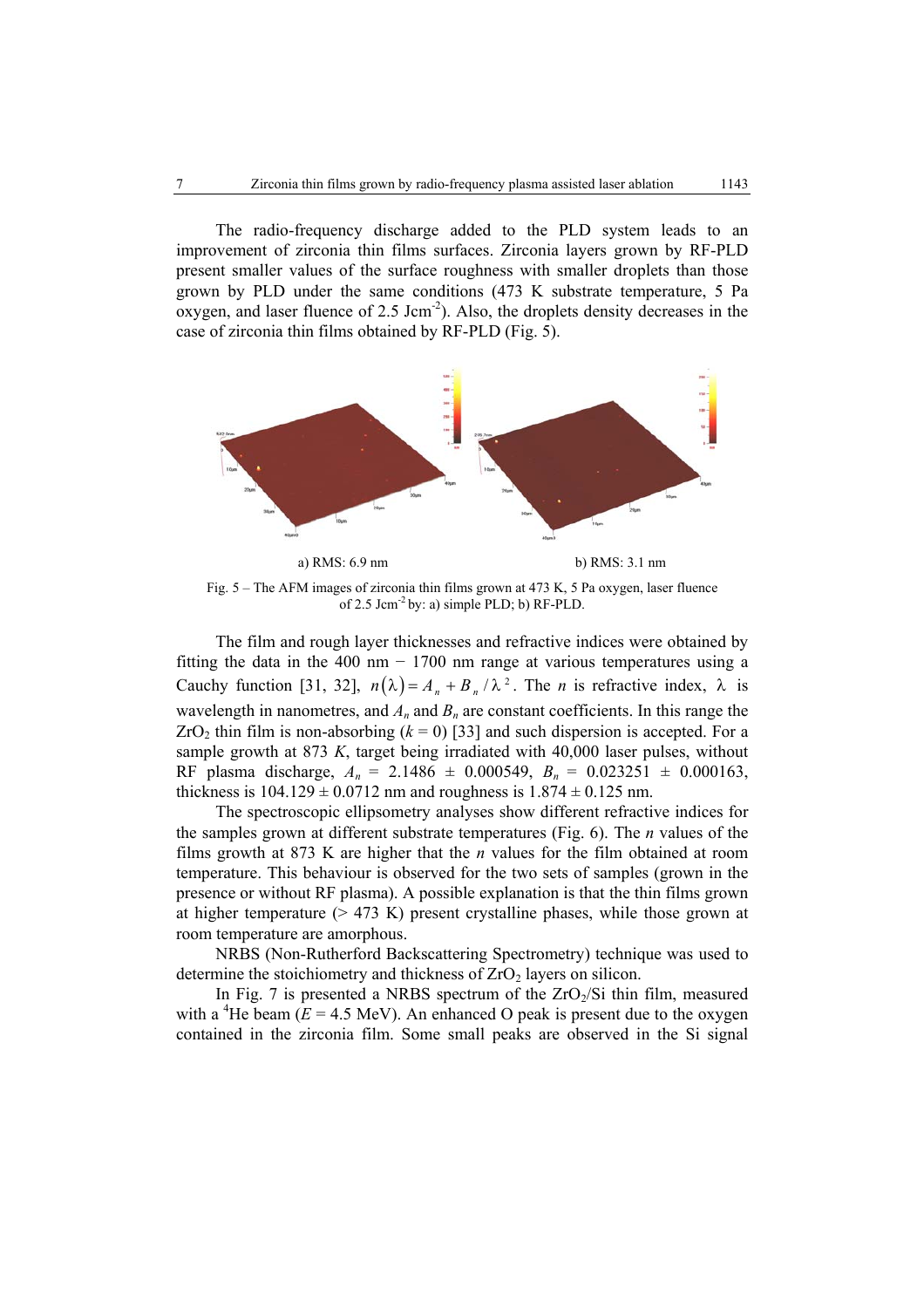region due to resonances of the non-Rutherford  $^{28}Si(\alpha,\alpha)^{28}Si$  cross-section; these are taken into account in the simulation. The result of a simulation using the RUMP code is presented with continuous line. The simulated and experimental backscattering spectra show quite good agreement. The composition of zirconia layer deduced from alpha backscattering spectrum is:  $ZrO<sub>2</sub>Hf<sub>0.012</sub>$ .



Fig.  $6$  – Refractive indices for the  $ZrO<sub>2</sub>$  thin film growth at different temperatures by: a) PLD; b) RF-PLD.



Fig. 7 – RBS spectra for a thin film deposited on silicon substrate at 600°C, 5 Pa oxygen and laser fluence of 2.5 J/cm<sup>2</sup>.

# **4. CONCLUSIONS**

The XRD patterns show the formation of a dominant tetragonal zirconia phase starting with the film deposited at 673 K substrate temperature. The peaks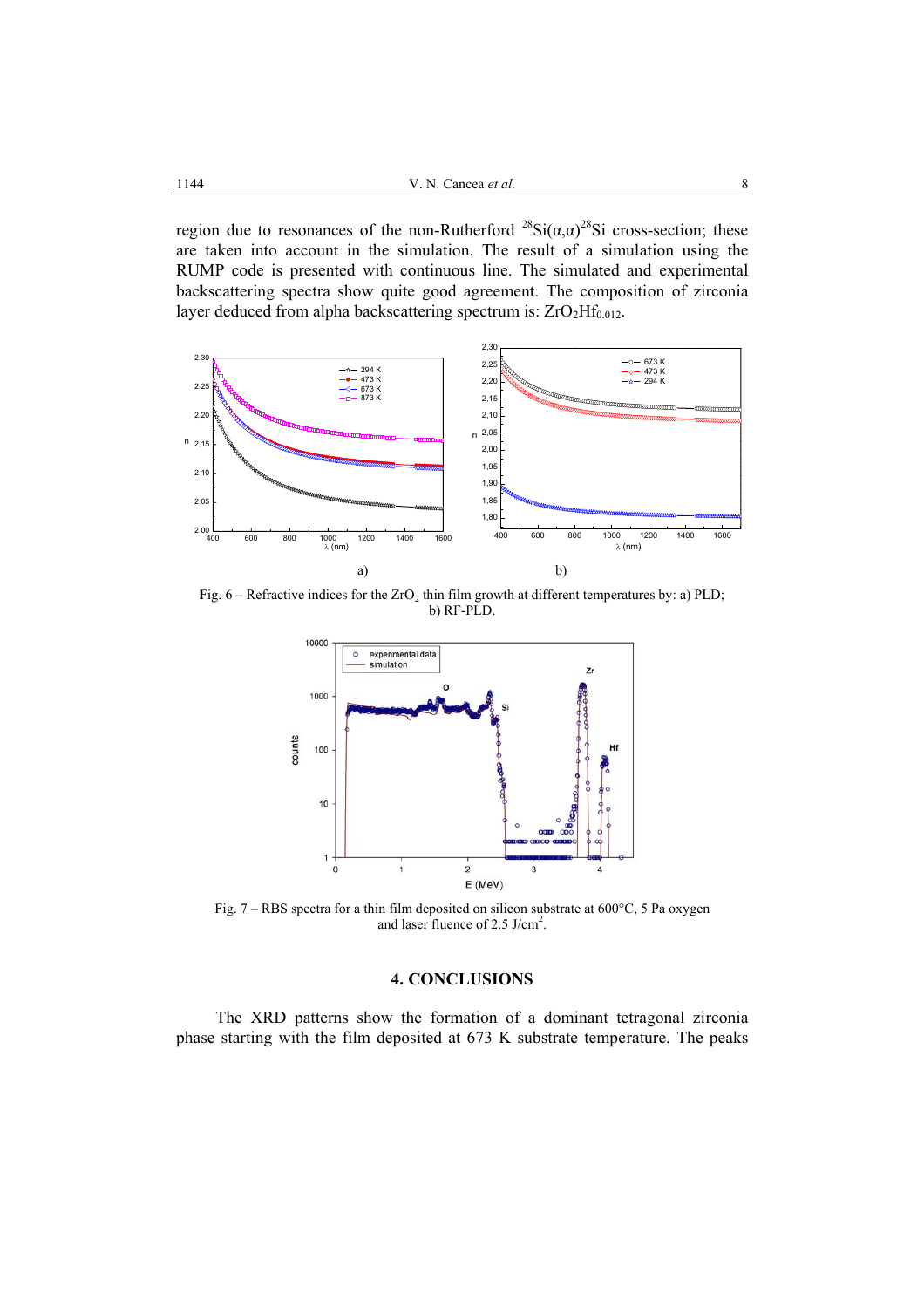appeared better resolved and sharper for the thin film deposited at 873 K. The XRD peaks are assigned to the (101) and (002) peaks of the tetragonal phase.

By increasing the temperature from 294 K to 873 K, the surface morphology did not show significant differences: rare droplets were observed and the roughness value is around 6 nm for all the layers. The composition of zirconia layer deduced from alpha backscattering spectrum was of  $ZrO<sub>2</sub>Hf<sub>0.012</sub>$ .

The radio-frequency discharge added to the PLD system leads to an improvement of the zirconia thin films surfaces: smaller roughness and smaller size of droplets than in the case of thin films grown by PLD only.

*Acknowledgments*. One of the authors (V.N.C.) acknowledges support from the strategic grant POSDRU/159/1.5/S/133255, Project ID 133255 (2014), co-financed by the European Social Fund within the Sectorial Operational Program Human Resources Development 2007–2013.

#### REFERENCES

- 1. V. M. Oversby, C. C. McPheeters, C. Degueldre, J. M. Paratte, J.Nucl. Mater., **245**, 17–26 (1997).
- 2. C. Degueldre, J. M. Paratte, Nucl. Technol., **123**, 21–29 (1998).
- 3. K. E. Sickafus, Hj. Matzke, Th. Hartmann, K. Yasuda, J. A. Valdez, P. Chodak III, M. Nastasi, R. A. Verrall, J. Nucl. Mater., **274**, 66–77 (1999).
- 4. W. L. Gong, W. Lutze, R. C. Ewing, J. Nucl. Mater., **277**, 239–249 (2000).
- 5. H. Kleykamp, J. Nucl. Mater., **275**, 1–11 (1999).
- 6. R. Stevens, *Zirconia and zirconia ceramics*, Magnesium Elektron Ltd, Twickenham, 1986.
- 7. L. Thomé, A. Gentils, J. Jagielski, F. Garrido, T. Thomé, Nucl. Instr. Meth., **B 250**, 106–113 (2006).
- 8. L. Thomé, A. Gentils, J. Jagielski, F. Garrido, T. Thomé, Vacuum, **81**, 1264–1270 (2007).
- 9. C. Degueldre, J. Alloy Compd. **444–445**, 36–41 (2007).
- 10. J. Shappir, A. Anis, I. Pinsky, IEEE Trans. Electron Devices, **ED-33**, 442–449 (1986).
- 11. G. Garcia, J. Casado, J. Llibre, A. Figueras, J. Cryst. Growth, **156**, 426–432 (1995).
- 12. K. Galicka-Fau, C. Legros, M. Andrieux, M. Brunet, J. Szade, G. Garry, Appl. Surf. Sci., **255**, 8986–8994 (2009).
- 13. A. M. Torres-Huerta, M. A. Domínguez-Crespo, E. Ramírez-Meneses, J. R. Vargas-García, Appl. Surf. Sci., **255**, 4792–4795 (2009).
- 14. M. Brunet, H. Mafhoz Kotb, L. Bouscayrol , E. Scheid, M. Andrieux, C. Legros, S. Schamm-Chardon, Thin Solid Films, **519**, 5638–5644 (2011).
- 15. Y. Ohtsu, Y. Hino, H. Fujita, M. Akiyama, K. Yukimura, Vacuum, **83**, 1364–1367 (2009).
- 16. H. Tomaszewski, J. Haemers, J. Denul, N. De Roo, R. De Gryse, Thin Solid Films, **287**, 104–109 (1996).
- 17. S. Ramanathan, G. D. Wilk, D. A. Muller, C. M. Park, P. C. McIntyre, Appl. Phys. Lett., **79**, 2621–2623 (2001).
- 18. S. Ramanathan, P. C. McIntyre, Appl. Phys. Lett., **80**, 3793–3795 (2002).
- 19. S. Ramanathan, D. A. Muller, G. D. Wilk, C. M. Park, P. C. McIntyre, Appl. Phys. Lett., **79**, 3311–3313 (2001).
- 20. M. Copel, M. Gribelyuk, E. Gusev, Appl. Phys. Lett., **76**, 436–438 (2000).
- 21. J. J. Yu, I. W. Boyd, Appl. Phys., **A 75**, 489–491 (2002).
- 22. N. Petkova, S. Dlugocz, S. Gutzov, J. Non-Cryst. Solids, **357**, 1547–1551 (2011).
- 23. D. B. Chrisey, G. K. Hubler, *Pulsed laser deposition of thin films*, John Wiley & Sons, New York, 1994, 115.